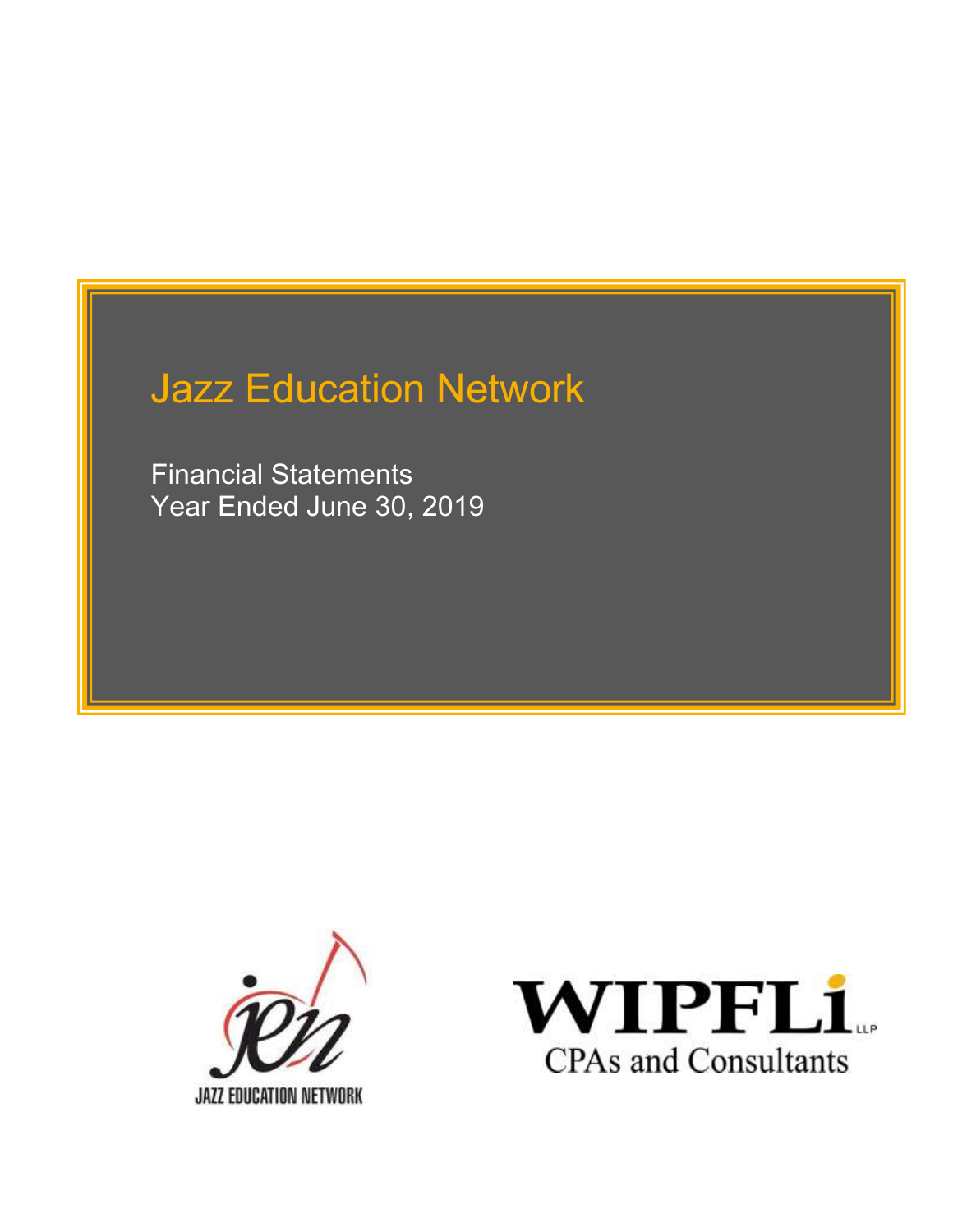

## **Independent Auditor's Report**

Board of Directors Jazz Education Network Chicago, Illinois

We have audited the accompanying financial statements of Jazz Education Network (the "Organization"), which comprise the statement of assets, liabilities, and net assets - modified cash basis as of June 30, 2019, and the related statements of revenues, expenses and changes in net assets - modified cash basis, and functional expenses - modified cash basis for the year then ended, and the related notes to the financial statements.

#### **Management's Responsibility for the Financial Statements**

Management is responsible for the preparation and fair presentation of these financial statements in accordance with the modified cash basis of accounting described in Note 1; this includes determining that the modified cash basis of accounting is an acceptable basis for the preparation of the financial statements in the circumstances. Management is also responsible for the design, implementation, and maintenance of internal control relevant to the preparation and fair presentation of financial statements that are free from material misstatement, whether due to fraud or error.

#### **Auditor's Responsibility**

Our responsibility is to express an opinion on these financial statements based on our audit. We conducted our audit in accordance with auditing standards generally accepted in the United States. Those standards require that we plan and perform the audit to obtain reasonable assurance about whether the financial statements are free from material misstatement.

An audit involves performing procedures to obtain audit evidence about the amounts and disclosures in the financial statements. The procedures selected depend on the auditor's judgment, including the assessment of the risks of material misstatement of the financial statements, whether due to fraud or error. In making those risk assessments, the auditor considers internal control relevant to the entity's preparation and fair presentation of the financial statements in order to design audit procedures that are appropriate in the circumstances, but not for the purpose of expressing an opinion on the effectiveness of the entity's internal control. Accordingly, we express no such opinion. An audit also includes evaluating the appropriateness of accounting policies used and the reasonableness of significant accounting estimates made by management, as well as evaluating the overall presentation of the financial statements.

We believe that the audit evidence we have obtained is sufficient and appropriate to provide a basis for our audit opinion.

#### **Opinion**

In our opinion, the financial statements referred to above present fairly, in all material respects, the assets, liabilities and net assets of Jazz Education Network as of June 30, 2019, and its revenues, expenses and changes in net assets for the year then ended in accordance with the modified cash basis of accounting as described in Note 1.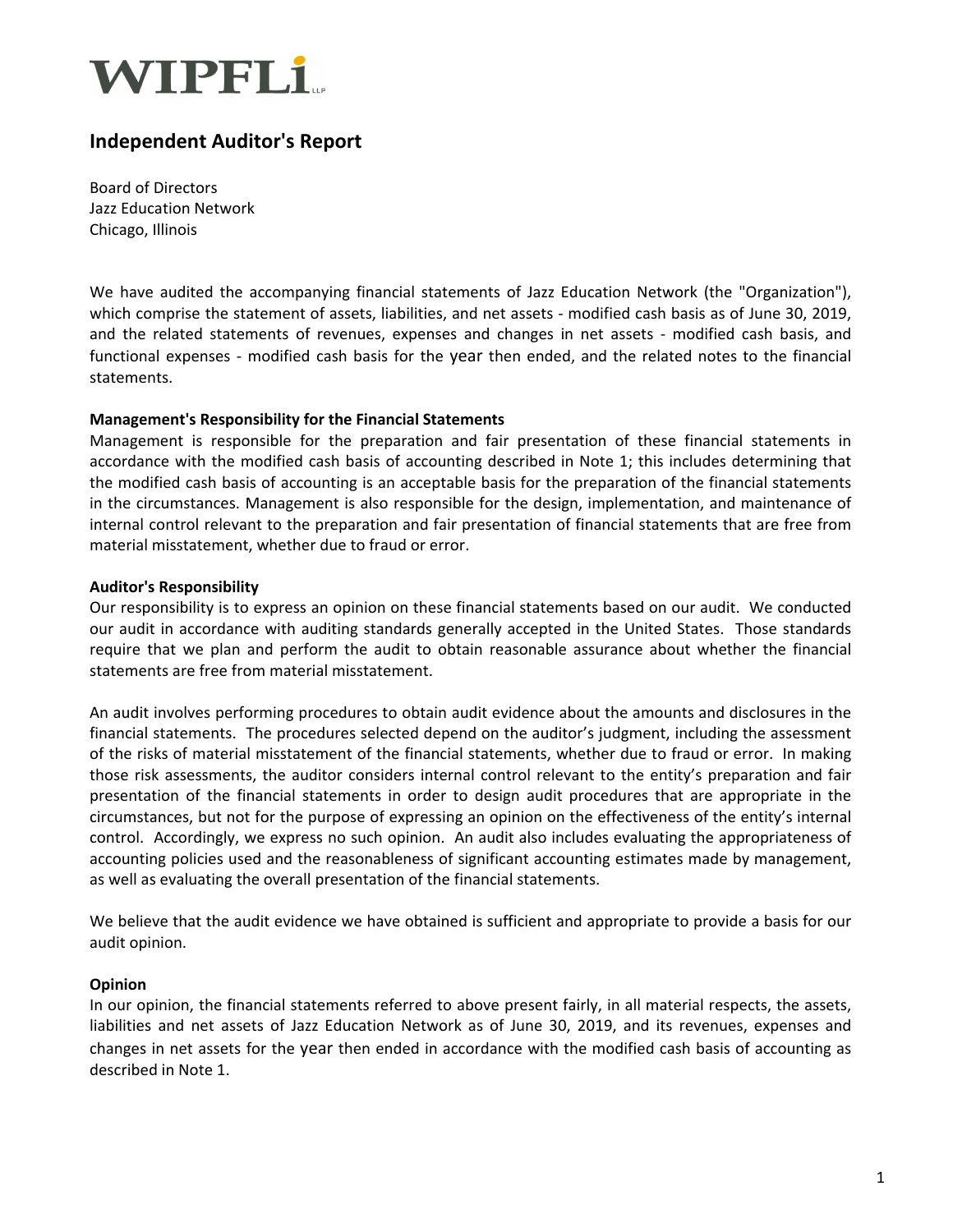

#### **Basis of Accounting**

We draw attention to Note 1 of the financial statements, which describes the basis of accounting. The financial statements are prepared on the modified cash basis of accounting, which is a basis of accounting other than accounting principles generally accepted in the United States. Our opinion is not modified with respect to this matter.

Wippei LLP

December 6, 2019 Lincolnshire, Illinois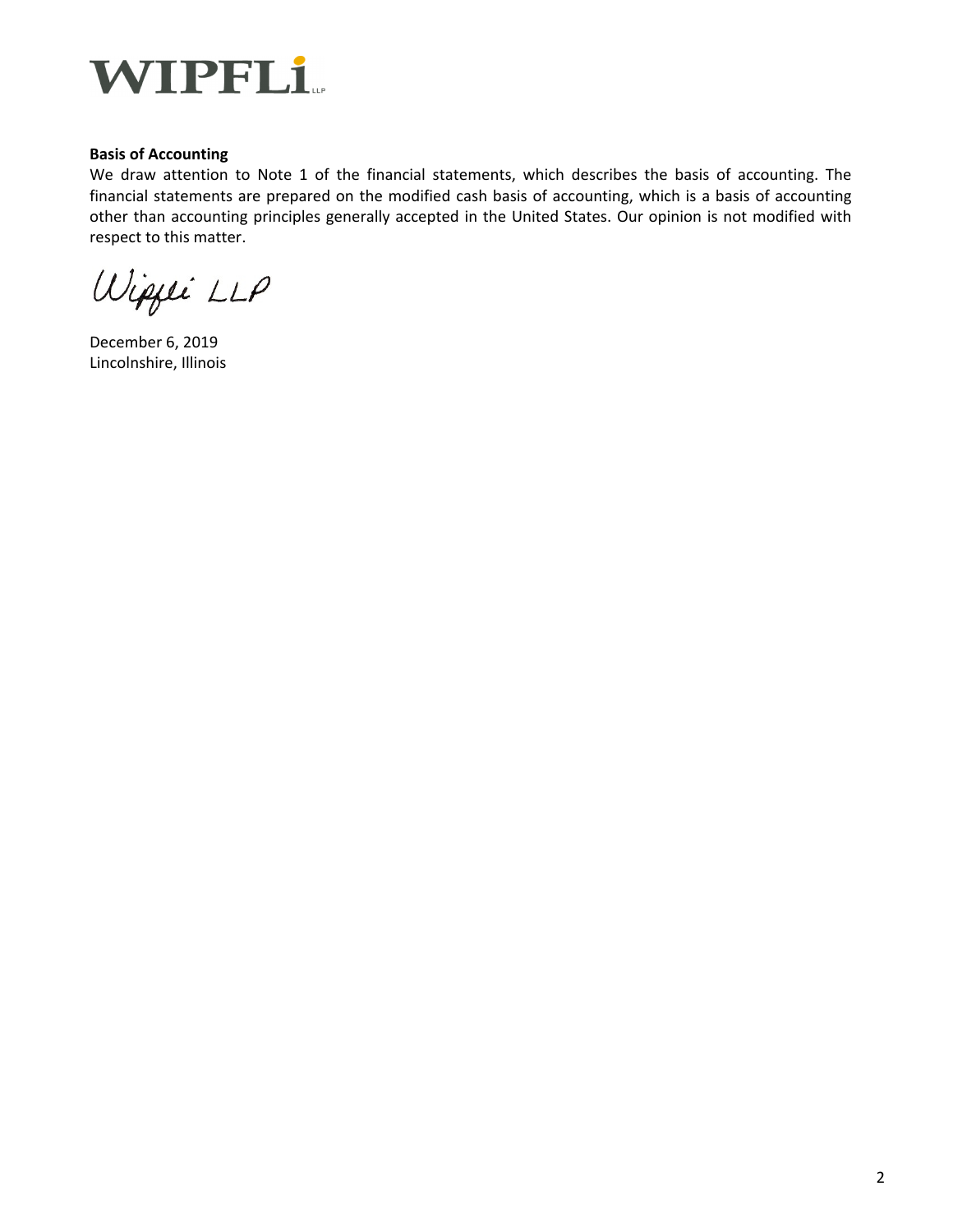Statement of Assets, Liabilities, and Net Assets - Modified Cash Basis

| June 30, 2019                                       |               |
|-----------------------------------------------------|---------------|
| Current assets:                                     |               |
| Cash                                                | \$<br>307,428 |
| Prepaid loyalty rewards program                     | 4,623         |
|                                                     |               |
| <b>Total current assets</b>                         | 312,051       |
| Property and equipment:                             |               |
| Office equipment                                    | 2,545         |
| Accumulated depreciation                            | (2, 545)      |
| Net property and equipment                          |               |
| Other asset:                                        |               |
| Website net of accumulated amortization of \$31,478 | 22,484        |
| <b>TOTAL ASSETS</b>                                 | 334,535       |
|                                                     |               |
| Liabilities:                                        | \$            |
| Net assets:                                         |               |
| Without donor restrictions:                         |               |
| Board-designated                                    |               |
| Undesignated                                        | 258,423       |
| Total net assets without donor restrictions         | 258,423       |
|                                                     |               |
| With donor restrictions                             | 76,112        |
| <b>TOTAL LIABILITIES AND NET ASSETS</b>             | \$<br>334,535 |

See accompanying notes to financial statements.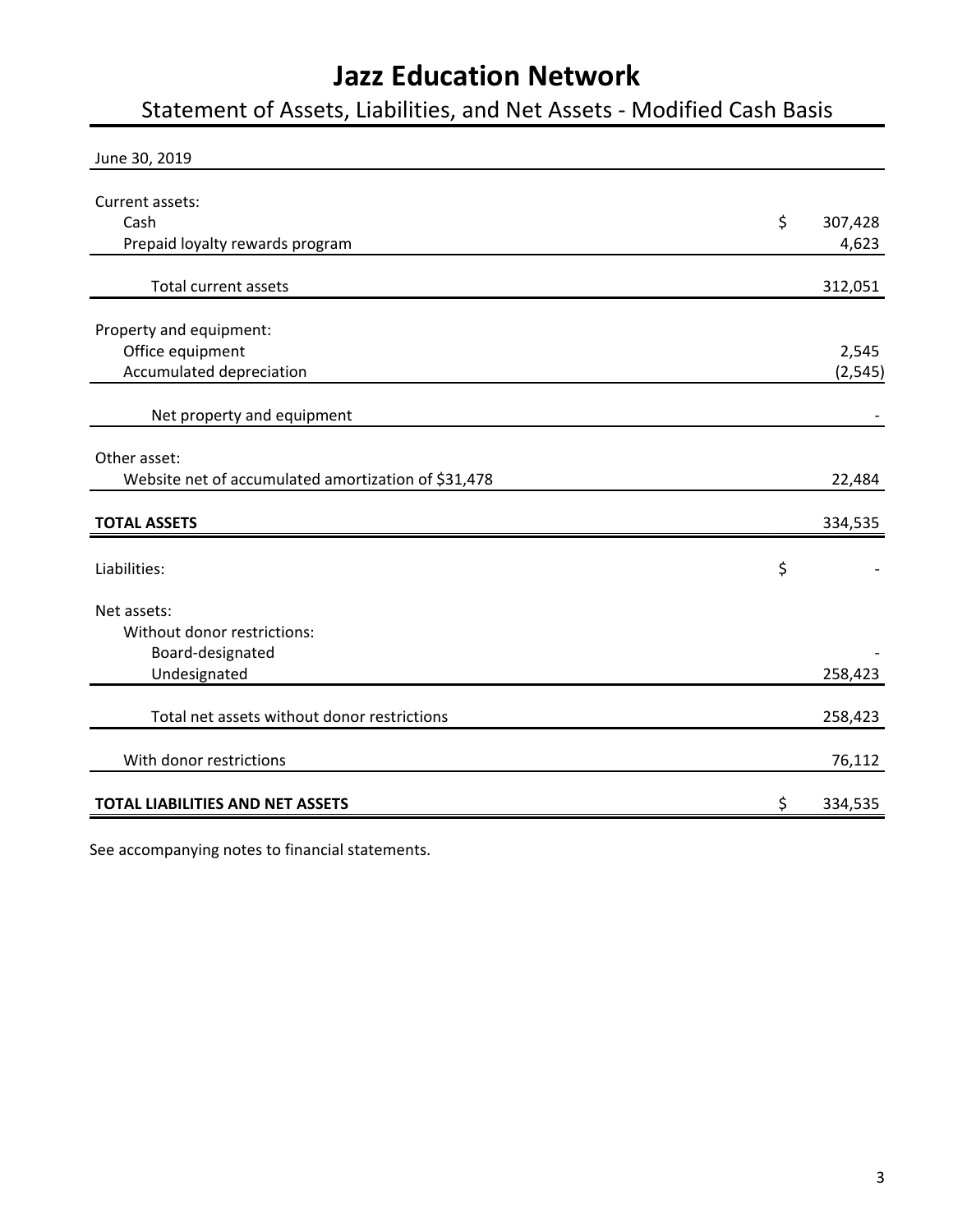## Statement of Revenues, Expenses and Changes in Net Assets - Modified Cash Basis

| <b>Without Donor Restrictions</b>     |    |              |              |                   |         |  |
|---------------------------------------|----|--------------|--------------|-------------------|---------|--|
|                                       |    |              | <b>Board</b> | With Donor        |         |  |
| Year Ended June 30, 2019              |    | Undesignated | Designated   | Restrictions      | Total   |  |
|                                       |    |              |              |                   |         |  |
| Revenues and support:                 |    |              |              |                   |         |  |
| Annual conference                     | \$ | 197,686 \$   |              | \$<br>- \$        | 197,686 |  |
| Membership dues                       |    | 161,625      |              |                   | 161,625 |  |
| Grants                                |    |              |              | 31,000            | 31,000  |  |
| Contributions                         |    | 3,539        | 11,388       | 71,317            | 86,244  |  |
| Merchandise sales                     |    | 7,900        |              |                   | 7,900   |  |
| Interest income                       |    | 33           |              |                   | 33      |  |
| Other income                          |    | 137,148      |              |                   | 137,148 |  |
| Net assets released from restrictions |    | 30,600       |              | (30,600)          |         |  |
| Transfer to undesignated              |    | 16,388       | (16, 388)    |                   |         |  |
|                                       |    |              |              |                   |         |  |
| Total revenues and support            |    | 554,919      | (5,000)      | 71,717            | 621,636 |  |
|                                       |    |              |              |                   |         |  |
| Expenses:                             |    |              |              |                   |         |  |
| Program services                      |    | 373,248      |              |                   | 373,248 |  |
| Management and general                |    | 213,460      |              |                   | 213,460 |  |
|                                       |    |              |              |                   |         |  |
| <b>Total expenses</b>                 |    | 586,708      |              |                   | 586,708 |  |
|                                       |    |              |              |                   |         |  |
| Increase (decrease) in net assets     |    | (31,789)     | (5,000)      | 71,717            | 34,928  |  |
|                                       |    |              |              |                   |         |  |
| Beginning of year                     |    | 290,212      | 5,000        | 4,395 \$          | 299,607 |  |
|                                       |    |              |              |                   |         |  |
| End of year                           | \$ | 258,423 \$   |              | 76,112 \$<br>- \$ | 334,535 |  |

See accompanying notes to financial statements.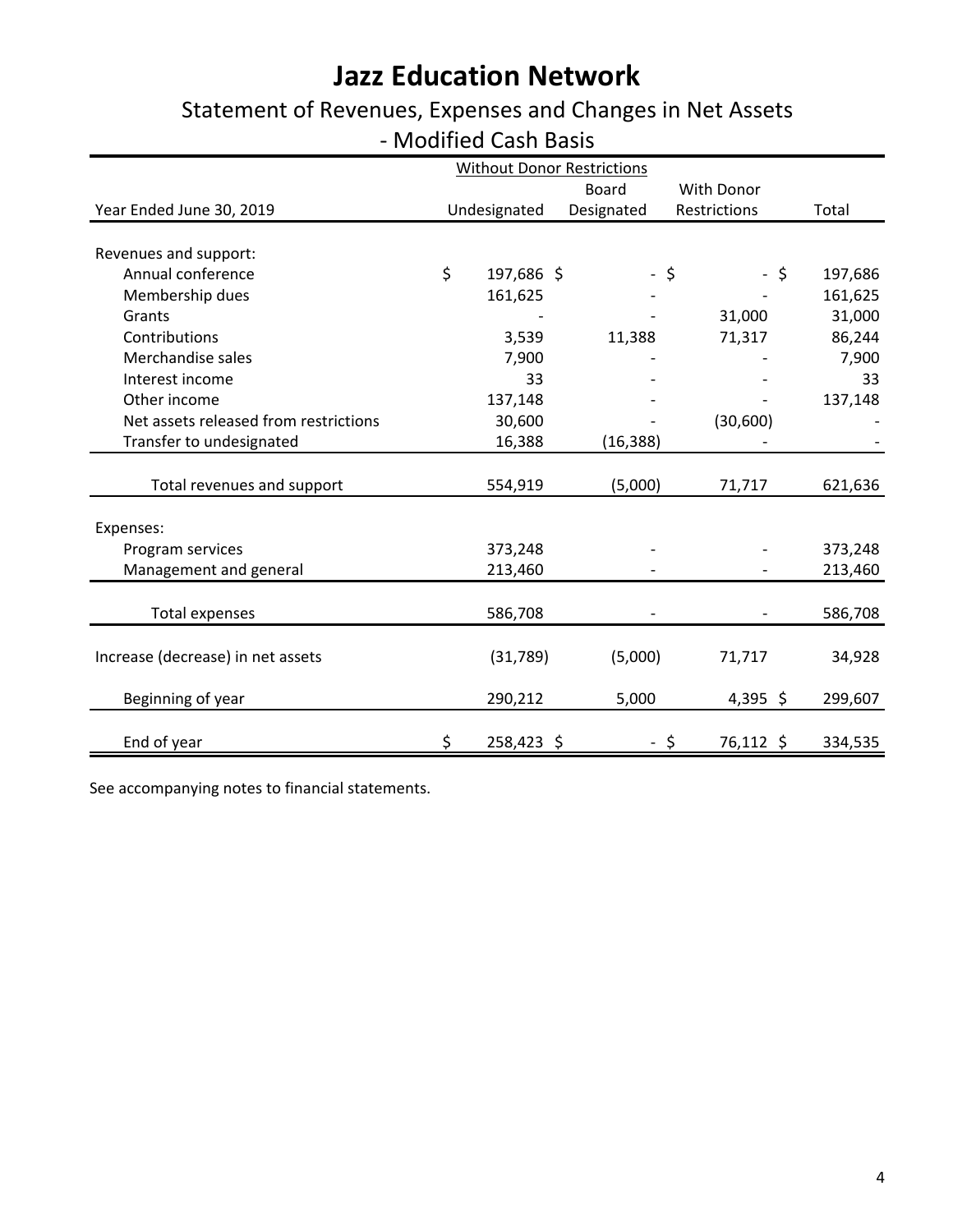Statement of Functional Expenses - Modified Cash Basis

| Year Ended June 30, 2019     |               |
|------------------------------|---------------|
| Program services:            |               |
| Annual conference:           |               |
| Salaries and wages           | \$<br>72,792  |
| Payroll taxes                | 7,025         |
| Merchandise                  | 5,431         |
| Production                   | 128,588       |
| Security                     | 4,102         |
| Travel                       | 80,864        |
|                              |               |
| Total annual conference      | 298,802       |
| Scholarships                 |               |
| Scholarships                 | 70,401        |
| Salaries and wages           | 3,736         |
| Payroll taxes                | 309           |
| <b>Total scholarships</b>    | 74,446        |
|                              |               |
| Total program services       | 373,248       |
|                              |               |
| Management and general:      |               |
| Accounting and audit         | 16,283        |
| Advertising                  | 23,056        |
| Amortization                 | 17,987        |
| <b>Bank charges</b>          | 12,814        |
| Computer                     | 32,260        |
| Insurance                    | 3,453         |
| License and permits          | 880           |
| Miscellaneous expense        | 40            |
| Outside labor                | 24,572        |
| Payroll taxes                | 3,087         |
| Postage                      | 1,897         |
| Printing and publications    | 228           |
| Salaries and wages           | 37,360        |
| <b>Technology consulting</b> | 39,543        |
| Total management and general | 213,460       |
|                              |               |
| <b>Total expenses</b>        | \$<br>586,708 |

See accompanying notes to financial statements.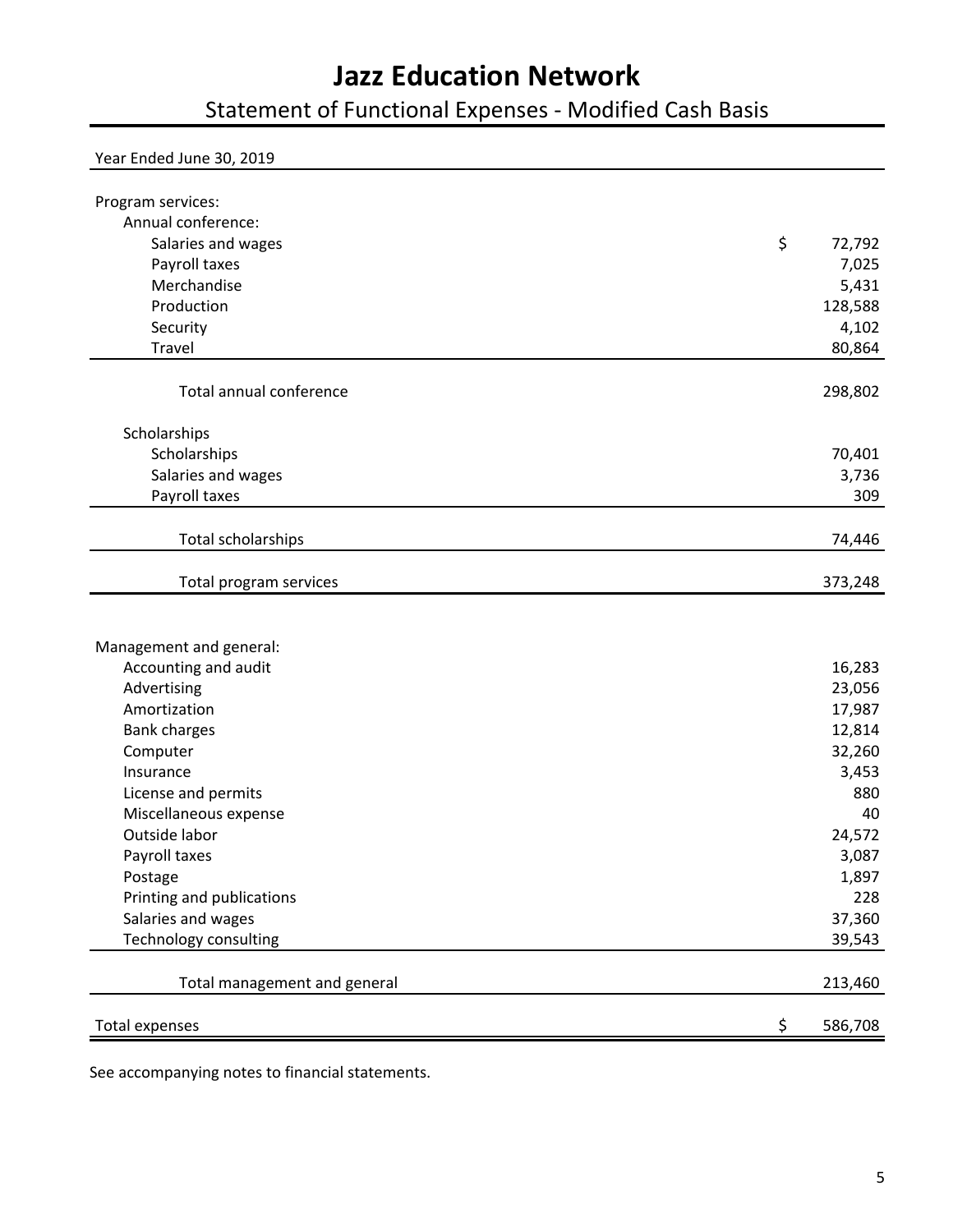## **Note 1: Summary of Significant Accounting Policies**

#### **Nature of Business**

Jazz Education Network (the Organization) is an Illinois not-for-profit corporation formed in 2008 to provide jazz education, promote performance and develop new audiences. The Organization has two major programs, which are hosting the annual jazz conference and providing scholarships. Funding for these services is derived from membership dues, donations, merchandise sales and an annual conference. The Organization hosts the annual conference with concerts presented by students and professionals, a student jazz festival, workshops, research presentations and an exhibition area with manufacturers, retailers, schools and other jazz related organizations. The Organization operates from its headquarters in Chicago, Illinois.

#### **Modified Cash Basis of Accounting**

The Organization's financial statements are prepared on the modified cash basis of accounting, which is a comprehensive basis of accounting other than accounting principles generally accepted in the United States. This basis differs from accounting principles generally accepted in the United States primarily in that revenues are recognized when received rather than earned and expenses are recognized when paid rather than when the obligation is incurred.

#### **Basis of Presentation**

The Organization is required to report information regarding its financial position and activities according to two classes of net assets. A definition and description of each class follows:

**Net Assets Without Donor Restrictions** - Net assets available for use in general operations and not subject to donor-imposed restrictions. Net assets without donor restrictions may be designated for specific purposes by purposes by the board of directors.

The board-designated funds have been set aside by the board of directors as a "separate fund," with the intention to fund additional scholarships. Since the amount is not donor-restricted, it is classified in net assets without donor restrictions, and the board has authority to use the funds at its discretion.

**Net Assets With Donor Restrictions** - Net assets subject to donor imposed restrictions. Some donor-imposed restrictions are temporary in nature, such as those that will be met by the passage of time or occurrence of an event (purpose). Other explicit donor-imposed restrictions are perpetual in nature, where the donor stipulates that resources be maintained in perpetuity. Donor imposed restrictions are released when a restriction expires, that is when the stipulated time has elapsed, when the stipulated purpose for which the resource was restricted has been fulfilled, or both.

As of June 30, 2019 the Organization had \$258,423 of net assets without donor restrictions and \$76,112 of net assets with donor restrictions.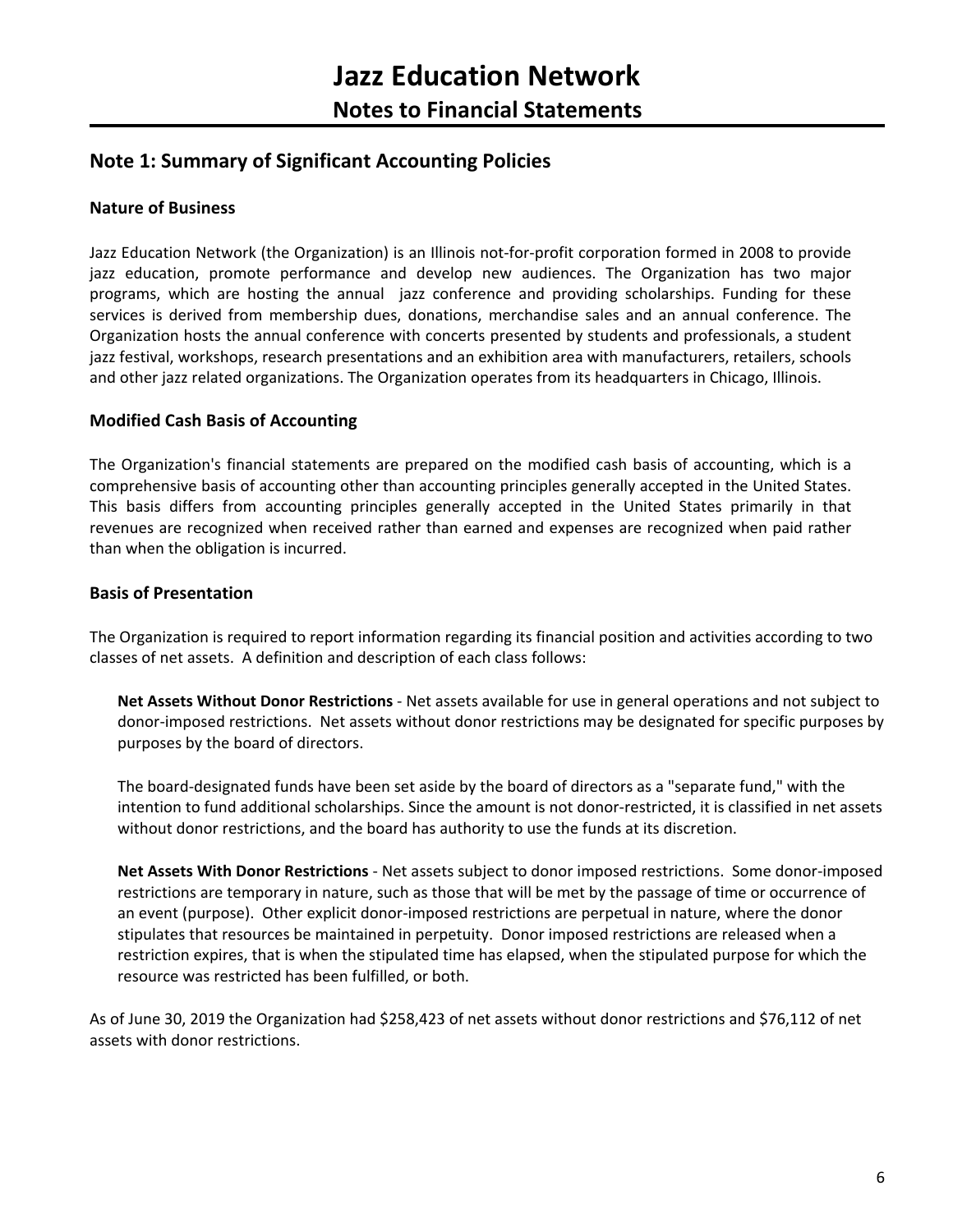## **Note 1: Summary of Significant Accounting Policies** (Continued)

#### **Use of Estimates**

Management uses estimates and assumptions in preparing the financial statements. Those estimates and assumptions affect the reported amounts of assets and liabilities, the disclosure of contingent assets and liabilities and the reported revenues and expenses. Actual results could differ from those estimates.

#### **Concentrations of Credit Risk**

The Organization maintains its bank accounts at two financial institutions insured by the Federal Deposit Insurance Corporation (FDIC). Depository accounts at these institutions are insured by the FDIC up to specified amounts. At times, balances exceed FDIC insured levels. Management has assessed the credit worthiness of these institutions and does not feel the deposits are subject to significant risk.

#### **Revenue Recognition**

The Organization's sources of revenue are membership dues, the annual conference revenue, donations, scholarships and merchandise sales. The annual conference revenue consist of registration fees, exhibit booth rental fees, participation fees and sponsorship revenue. All revenues are recognized when received.

#### **Property and Equipment**

Property and equipment are recorded at cost (if purchased) or at estimated fair value at time of donation (if donated). Property and equipment purchased at a cost exceeding \$500 is capitalized. Depreciation is provided on the straight-line method over the estimated useful lives of the assets, which range from 5 to 7 years. Property and equipment is fully depreciated at June 30, 2019.

Maintenance and repairs which neither materially add to the value of the property nor appreciably prolong its life are charged to expense as incurred. Gains or losses on disposition of property and equipment are included in income.

#### **Website**

Website costs are being amortized using the straight-line method over an estimated useful life of three years. The website was placed in service in September 2017. Amortization expense for the year ended 2019 was \$17,987. Amortization expense for 2020 and 2021 is expected to be \$17,987 and \$4,497, respectively.

#### **Donated Services**

A significant amount of volunteer services are contributed to the Organization by various members to support the Organization's program and services. These volunteer activities include promotional services and usage of musical instruments. The value of these services has not been included in the financial statements.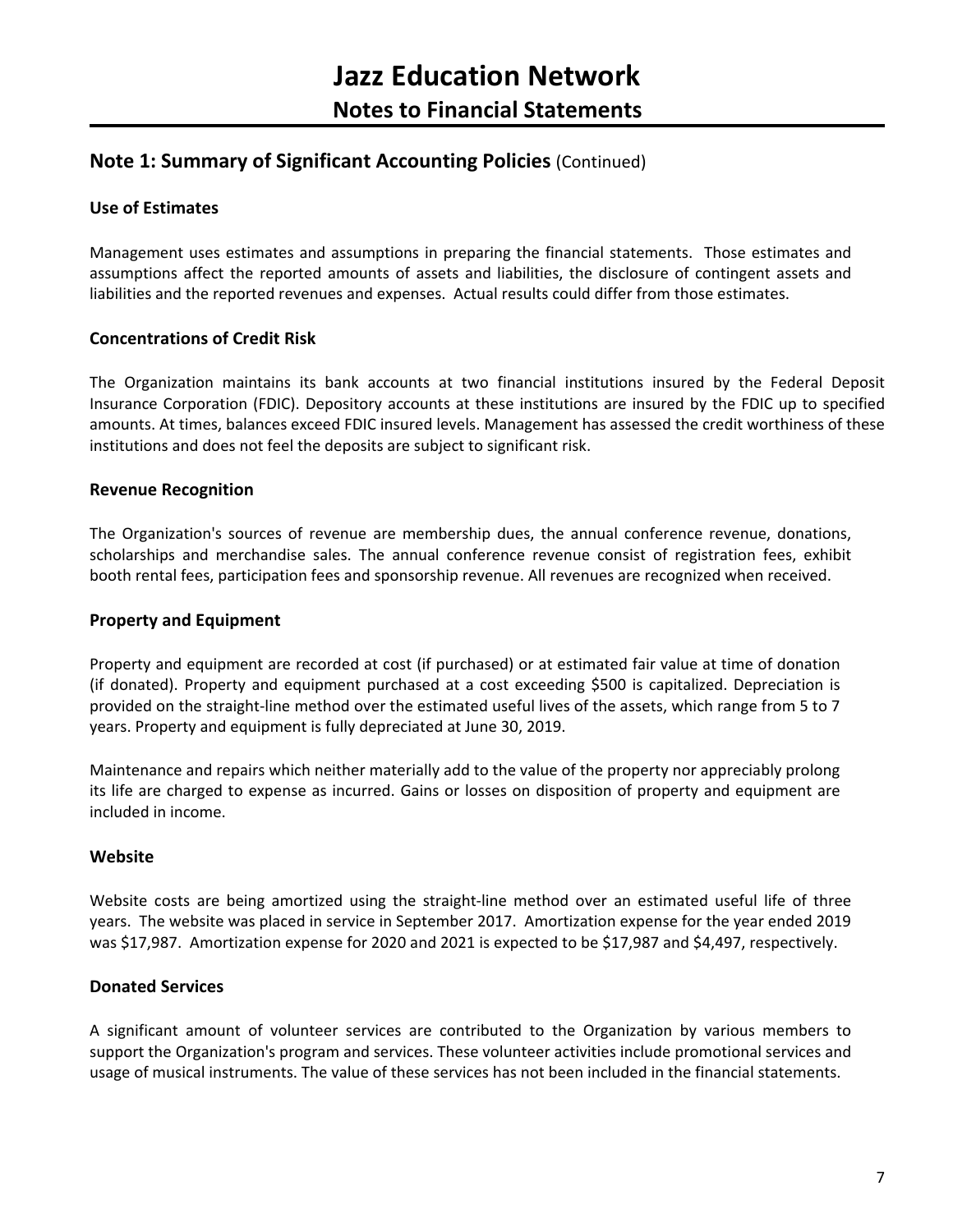## **Note 1: Summary of Significant Accounting Policies** (Continued)

#### **Advertising Expenses**

Advertising and promotional costs are expensed as incurred. Advertising and promotional expenses charged to expense totaled \$23,056.

#### **Income Taxes**

The Organization has a letter of exemption from the Internal Revenue Service under Section 501(c)(3), and is currently not liable for Federal income tax. However, the Organization is required to file an Information Return of Organization Exempt from Income Tax for Federal and State of Illinois purposes.

#### **Functional Allocation of Expenses**

The costs of providing the various programs and other activities have been summarized on a functional basis in the statements of revenues, expenses and changes in net assets - modified cash basis and functional expenses - modified cash basis. The Organization has two primary programs associated with its mission: annual conference and scholarships. Costs are directly allocated other than salaries and wages and payroll taxes which are based on time and effort.

#### **Subsequent Events**

The Organization has evaluated subsequent events through December 6, 2019, which is the date the financial statements were available to be issued.

#### **Change in Accounting Policy**

On August 18, 2016, FASB issued ASU 2016-14, Not-for-Profit Entities (Topic 958) – *Presentation of Financial Statements of Not-for-Profit Entities*. The update addresses the complexity and understandability of net asset classification, deficiencies in information about liquidity and availability of resources, and the lack of consistency in the type of information provided about expenses and investment return. The Organization has adjusted the presentation of these statements accordingly. The guidance was adopted effective July 1, 2018.

#### **New Accounting Pronouncements**

 In May 2014, the Financial Accounting Standards Board (FASB) issued Accounting Standards Update (ASU) No. 2014-09, *Revenue from Contracts with Customers (Topic 606)*. This ASU, as amended, provides comprehensive guidance on the recognition of revenue from customers arising from the transfer of goods and services, guidance on accounting for certain contract costs, and new disclosures. The new standard supersedes current revenue recognition requirements in FASB Accounting Standards Codification (ASC) Topic 606, *Revenue Recognition*, and most industry-specific guidance. When adopted, the amendments in the ASU must be applied using one of two retrospective methods. ASU No. 2014-09 is effective for nonpublic entities for annual periods beginning after December 15, 2018. The Organization is currently evaluating the impact of the provisions of ASC 606.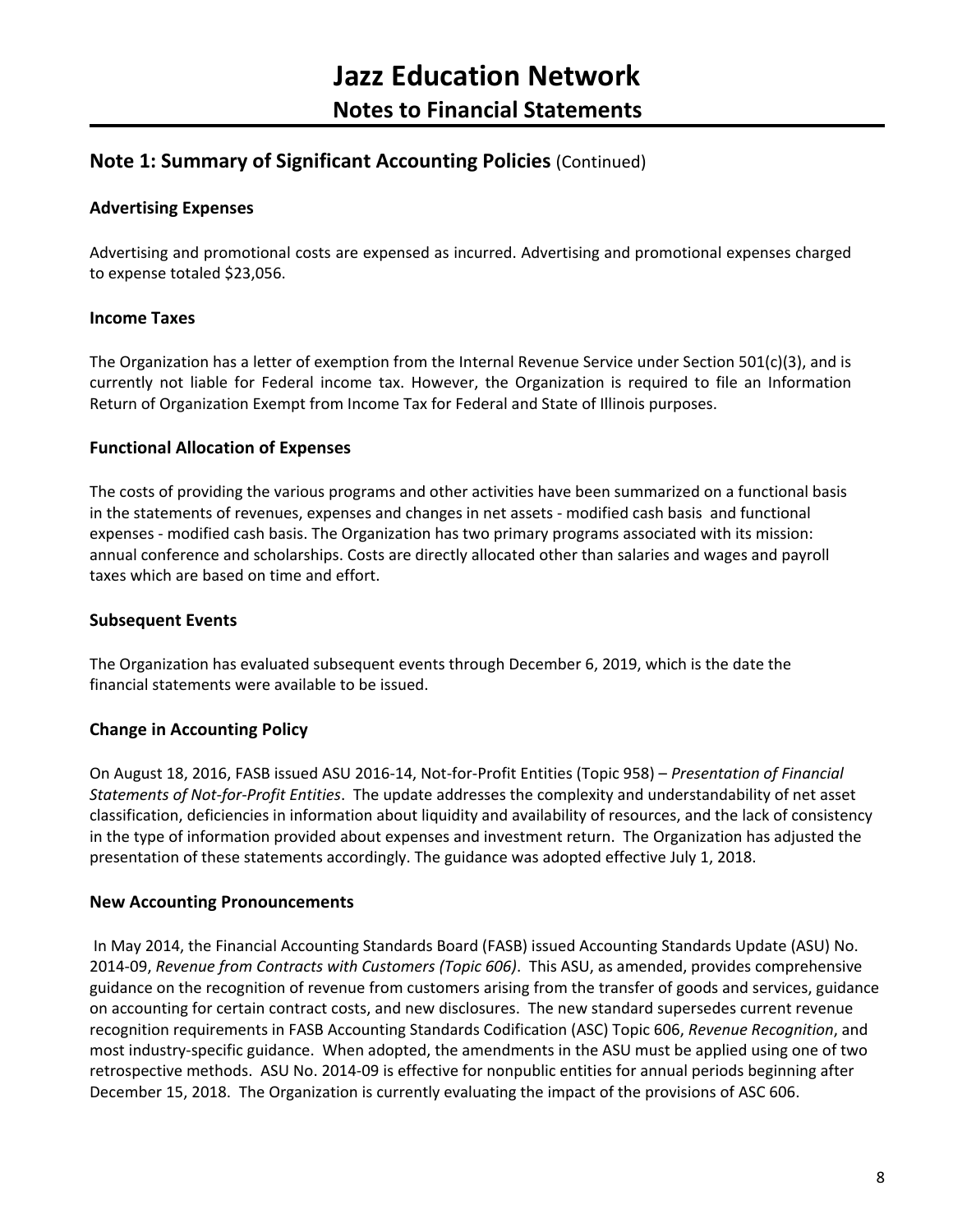## **Note 1: Summary of Significant Accounting Policies** (Continued)

#### **New Accounting Pronouncements** (Continued)

On June 21, 2018, the FASB issued ASU 2018-08, *Not-for-Profit Entities (Topic 958): Clarifying the Scope and the Accounting Guidance for Contributions Received and Contributions Made*. The amendments in this update will assist entities in evaluating whether transactions should be accounted for as contributions (nonreciprocal transactions) or as exchange (reciprocal) transactions and determining whether a transaction is conditional. The amendments in this update are effective for annual financial statements issued for fiscal years beginning after December 15, 2018, and for interim periods within fiscal years beginning after December 15, 2019, for transactions in which the entity serves as the resource recipient. Early application of the amendments in this update is permitted. Jazz Education Network is still evaluating the impact of the provisions of ASC Topic 958.

### **Note 2: Liquidity and Availability of Financial Resources**

Cash receipts collected from member dues, annual conference revenues, and non-restricted donor contributions provide sufficient liquidity and availability to fund the Organization's programs. Financial assets available for general expenditure, that is without donor or other restrictions or designations limiting their use consisted of the following:

| Cash                              | 307,428   |
|-----------------------------------|-----------|
|                                   | 307,428   |
| Less: conference commitments      | (91,000)  |
| Less: Donor restricted net assets | (76, 112) |
|                                   |           |
| Total                             | 140,316   |

The Organization has a goal to maintain a minimum of funds to cover approximately 3 months of operating expenses or \$140,000. At June 30, 2019, the Organization had available liquid resources to cover in excess of 3 months of operating expenses.

### **Note 3: Commitments**

The Organization signs long-term contracts with various hotels and vendors for future annual conferences in order to stabilize pricing with essential suppliers.

In the event of cancellation of any future conference through 2025, the Organization is obligated to pay hotel cancellation fees. The cancellation fees depend on the date when the written cancellation notice is provided to the hotel and other factors listed in the hotel agreements. In the event of not meeting the minimum contracted number of room bookings, the Organization is also obligated to pay additional fees listed in the hotel agreements. In May 2019, the Organization cancelled the 2023 annual conference with the hotel vendor. Related cancellation fees are expected to be approximately \$29,000.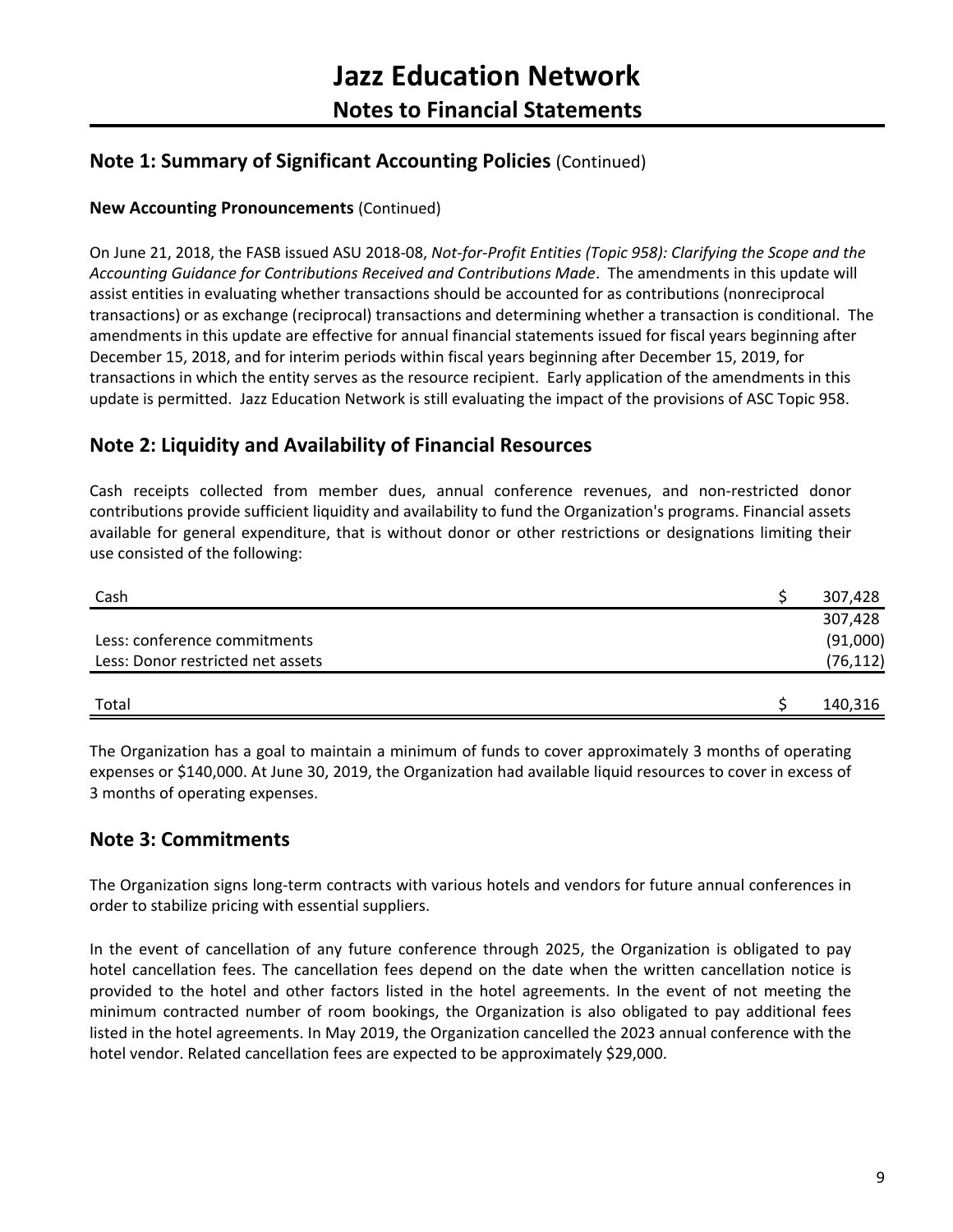### **Note 3: Commitments** (Continued)

The Organization is obligated under a five-year agreement with an agency for audio visual services for each annual conference until January 2023. The conferences always take place in January. The Organization had already paid for its January 2019 conference, which amounted to \$61,000. Additionally, obligations for the January 2020 through 2023 conferences are as follows:

|                                     | Obligation |
|-------------------------------------|------------|
| January 2020 New Orleans Conference | 82,000     |
| January 2021 Louisville conference  | 82,000     |
| January 2022 Dallas conference      | 82,000     |
| January 2023 Kissimmee conference   | 61,000     |
|                                     |            |
| Total                               | 307,000    |

The Organization is also obligated under a one-year agreement with an agency for event planning services for the annual conference to be taken place in January 2020. The agreement lists pricing for decoration material, services, exhibits and equipment rental for the upcoming conference. The agency invoices the Organization after each conference based on usage. In the event that the conference is canceled, the Organization is required to be compensated for all services provided up to and including the date of cancellation including reimbursement for any direct and actual cost incurred by the Organization.

In September 2018, the Organization signed a three-year subscription licensing agreement for the usage of cloud based event management software that collects and reviews submissions, manages speakers and exhibitors, and provides up-to-date event content to attendees. The Organization is obligated to pay \$9,613 per year for the 2020 and 2021 conferences.

## **Note 4: Net Assets with Donor Restrictions**

Net asset balances with donor restrictions are restricted for use in various scholarship funds. The following is a summary of donor restricted contributions received and released to fund various scholarships:

|                                               | <b>Balance</b>           |              | Transfer to               | Balance  |
|-----------------------------------------------|--------------------------|--------------|---------------------------|----------|
|                                               | July 1,                  |              | Net Assets without        | June 30, |
|                                               | 2018                     | Receipts     | <b>Donor Restrictions</b> | 2019     |
| Jazz2U Re-grant Fund                          | \$<br>- \$               | $25,000$ \$  | (22,600) \$               | 2,400    |
| <b>Scholarship Funds:</b><br>David Baker Fund | $\overline{\phantom{0}}$ | 3,000        | (3,000)                   |          |
| Jamey Aebersold Endowment                     | 4,395                    | 68,317       |                           | 72,712   |
| <b>Traditional Jazz Curriculum Kit</b>        |                          | 6,000        | (5,000)                   | 1,000    |
|                                               |                          |              |                           |          |
| Total                                         | 4,395 \$                 | $102,317$ \$ | (30,600) \$               | 76,112   |